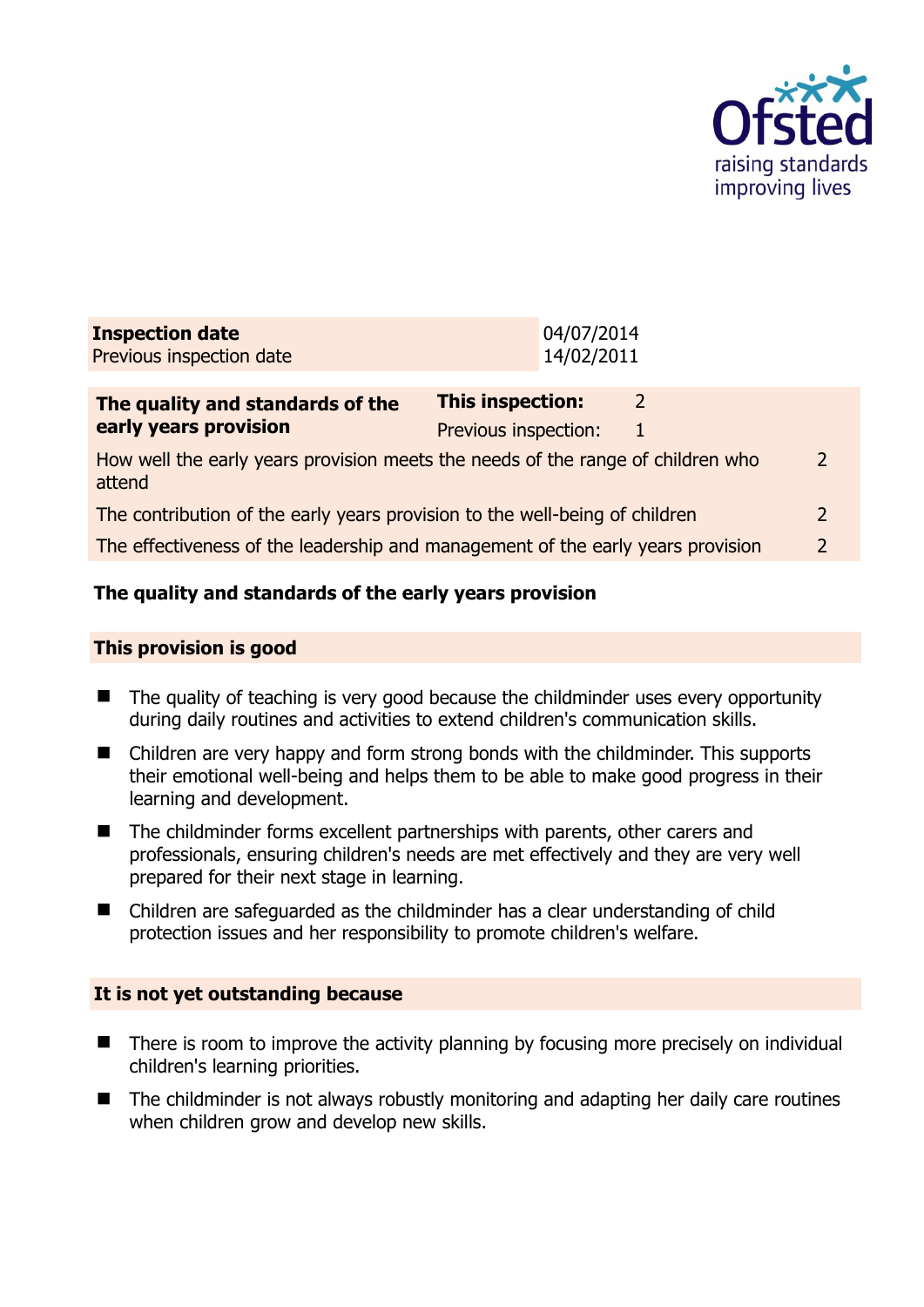# **Information about this inspection**

Inspections of registered early years provision are:

- $\bullet$  scheduled at least once in every inspection cycle the current cycle ends on 31 July 2016
- scheduled more frequently where Ofsted identifies a need to do so, for example where provision was previously judged inadequate
- **•** brought forward in the inspection cycle where Ofsted has received information that suggests the provision may not be meeting the legal requirements of the Early Years Foundation Stage or where assessment of the provision identifies a need for early inspection
- **•** prioritised where we have received information that the provision is not meeting the requirements of the Early Years Foundation Stage and which suggests children may not be safe
- scheduled at the completion of an investigation into failure to comply with the requirements of the Early Years Foundation Stage.

The provision is also registered on the voluntary and compulsory parts of the Childcare Register. This report includes a judgment about compliance with the requirements of that register.

# **Inspection activities**

- The inspector observed activities in the indoor and outdoor learning environments.
- . The inspector held discussions with the childminder about the children's progress and achievements.
- The inspector viewed a sample of the children's development records.
- $\blacksquare$ The inspector saw evidence of suitability and qualifications of the childminder and her family, in addition to examples of reflective practice, risk assessment, and policies and procedures.
- The inspector took account of the views of parents spoken to on the day and from responses to surveys carried out by the childminder.

# **Inspector**

Patricia Champion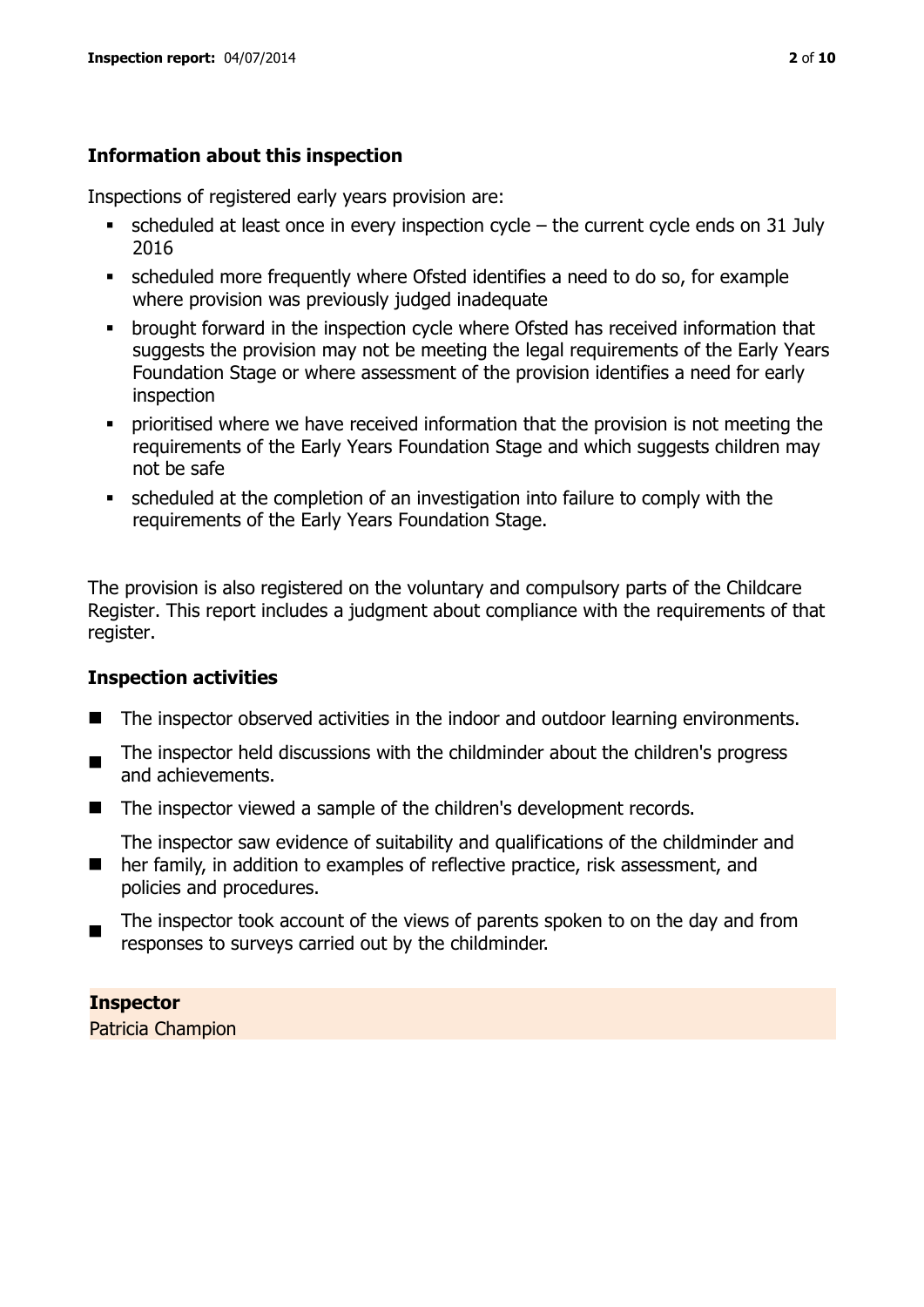# **Full report**

#### **Information about the setting**

The childminder was registered in 2002 and is on the Early Years Register and the compulsory and voluntary parts of the Childcare Register. She lives with her husband and two children, aged 15 and 11 years, in a house in Wickford, Essex. The childminder uses the ground floor and an upstairs bedroom for childminding. The family keep a tortoise as a pet. The childminder regularly attends a local toddler group and activities at the local children's centre. She walks or drives to local schools or pre-schools to take and collect children. There are currently five children attending who are within the early years age range, all of whom attend on a part-time basis. The childminder also offers care to children aged over five years to 11 years. The childminder operates all year round, from 8am to 6pm, Monday to Friday, except bank holidays and family holidays. She is a member of a local childminding network and is accredited to receive funding for the provision of free early education for three- and four-year-old children.

#### **What the setting needs to do to improve further**

#### **To further improve the quality of the early years provision the provider should:**

- focus more precisely on individual children's next steps in learning when planning their activities and experiences, to really accelerate their learning
- $\blacksquare$  strengthen the monitoring of daily practice, to ensure that care routines fully take into account the changing abilities of the youngest children as they grow and develop their mobility.

#### **Inspection judgements**

# **How well the early years provision meets the needs of the range of children who attend**

Children are motivated, inquisitive learners and benefit from the childminder's effective understanding of how children develop and learn. They choose what to do and select resources independently, in order to follow their interests freely, both indoors and outside. The high-quality play equipment is stimulating and fun. It attracts and holds children's interest and supports their development. The quality of teaching is very good and sometimes outstanding. Children benefit from playing in an environment that is rich in opportunities for conversation and discussion. The children are successfully supported in developing their communication and language skills. The childminder sits alongside children, supporting them as they play. She uses effective questioning techniques that encourage the children to think for themselves and she provides time for them to talk about what they are doing. Consequently, children quickly become confident communicators and are constantly extending their vocabulary.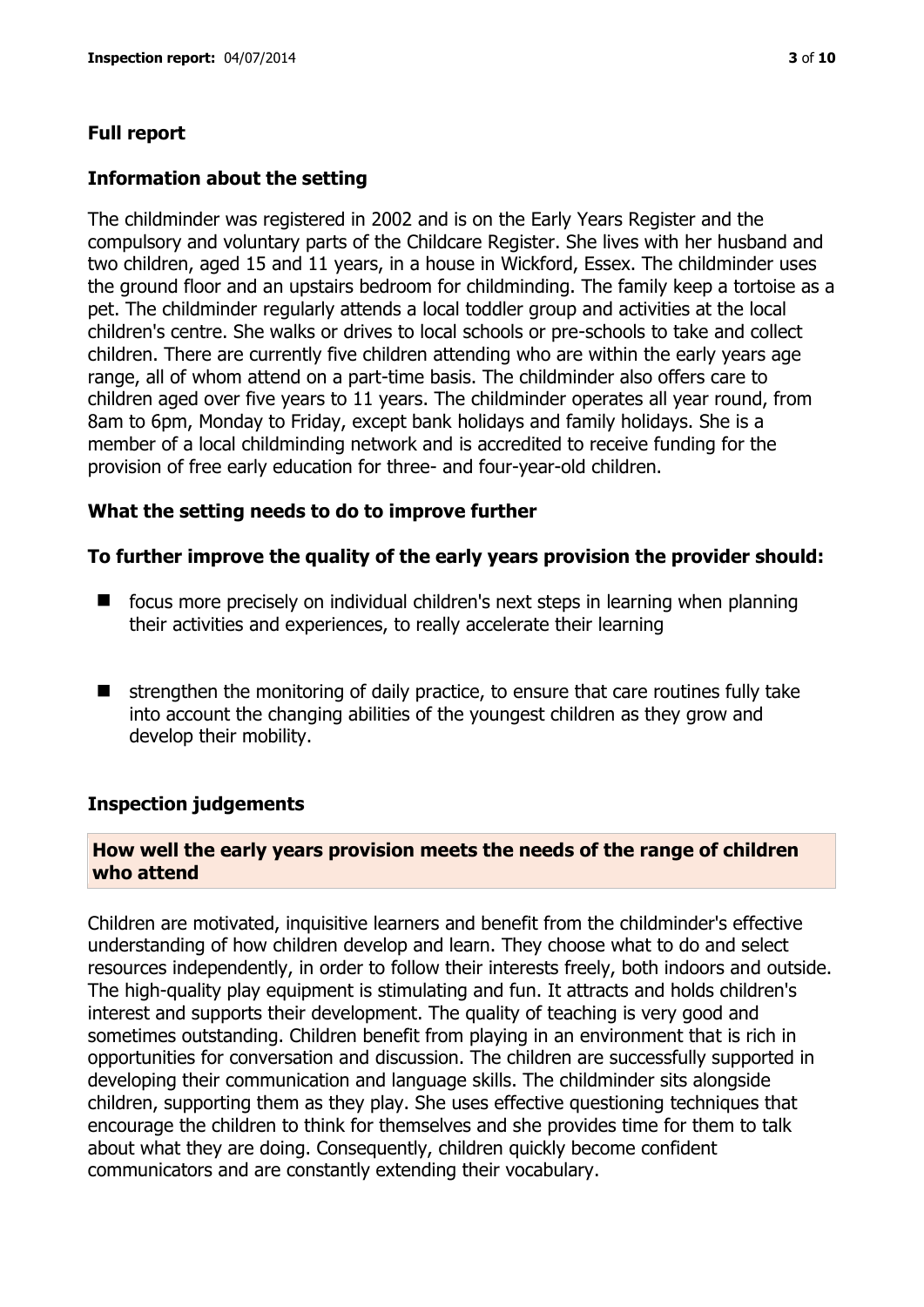Children are making very good progress towards the early learning goals, which helps to prepare them well for their future learning and the move onto school. Children's love of books is well fostered. The childminder encourages children to pick up a book for pleasure and discuss what they see with her. Children are able to practise their early writing skills and demonstrate a good understanding of simple calculation. They confidently use games and play materials, such as picture dominoes, to sort, match and count items. Babies and younger children have frequent opportunities to make connections through using their senses to explore and discover new textures. For example, children investigate with a variety of both natural and man-made materials in treasure baskets. In addition, the childminder has recently added a super-mud kitchen to her garden, so that children can be imaginative and creative as they experiment with messy materials in the outdoor area.

Assessment is used effectively to build a picture of individual children's progress over time, and the childminder frequently uses her observations to identify children's next steps in learning. However, the childminder is not constantly supporting children to make better than good progress, because she is not precisely focusing on individual children's learning priorities when planning activities and experiences. The beautifully presented development records provide a wide variety of examples of children's work with photographs of their achievements. The childminder consults with parents at the start of a placement to determine children's starting points. She ensures that parents are kept informed about their children's progress through regular reports and consultations. Parents also have the opportunity to contribute to their child's individual development record to aid the childminder's all-round understanding of what their children can do. In addition, the childminder discuss the children with parents on a daily basis, providing written information about what they have covered that day. This includes stimulating ideas for continuing learning at home.

# **The contribution of the early years provision to the well-being of children**

The childminder provides a very welcoming and comfortable environment for the children in her care. She is highly skilled in helping children form secure emotional attachments, so that children are happy, confident and become independent. The childminder is calm and patient, giving every child a great deal of individual attention, as she effectively minimises any stress or upset. Babies demonstrate a strong feeling of belonging and security as they eagerly snuggle up to the childminder for a cuddle. The childminder effectively takes time to get to know families and children's individual personalities and needs from the outset. She has high expectations for good behaviour, in line with children's age and level of understanding. She teaches them to think about how their actions affect others, which helps the children learn right from wrong. As a result, from an early age, children learn to be polite, kind and considerate to others.

Children are beginning to learn about the importance of their personal safety. They understand what they should and should not do in the event of an emergency and the childminder explains about safety in a way that children understand without being afraid. For example, when talking about safety in the home, children practise fire drills and learn important telephone numbers, so they know how to contact the emergency services. On outings, children learn about road safety and high-visibility jackets are worn, so children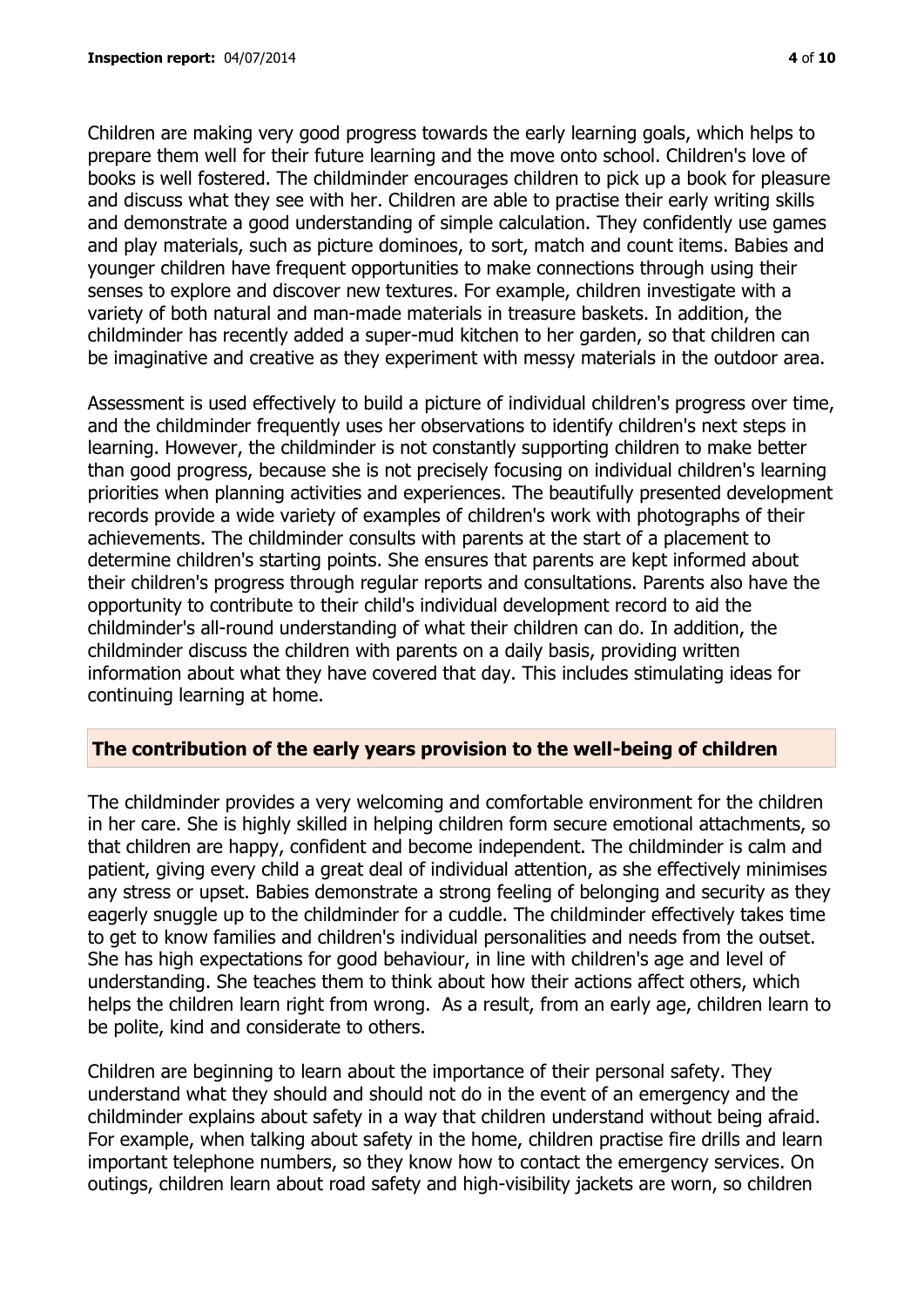can be easily seen. Children are suitably safe as they play on the premises, and the childminder teaches children to behave responsibly when they play near water. However, the childminder does not always fully consider the importance of adapting her daily care routines when children grow and develop new skills. For instance, the childminder has only just recently made certain that all items within the reach of crawling babies are safe for them to explore with their hands or mouth.

Children effectively learn about healthy lifestyles as they eat nutritious snacks and meals. The childminder is well aware of any special dietary requirements and has a full understanding of the importance of preparing food safely. The childminder's kitchen has been inspected by an environmental health officer and has been awarded five stars for food hygiene. The childminder helps children to develop an understanding of personal hygiene practices and, in particular, the importance of hand washing to prevent the spread of infection. In preparing children for the transition to school, the childminder ensures that children are confident in being around large groups, by attending activities where there are other children. As a result, the move to school is smooth and successful. The childminder has established extremely strong links with local pre-schools and primary schools, in order to promote continuity of care and learning experiences.

## **The effectiveness of the leadership and management of the early years provision**

Overall, the childminder has a good understanding of the requirements of the Early Years Foundation Stage. All the essential documentation that promotes children's safety and welfare is systematically organised and stored confidentially. The childminder has a clear understanding of her safeguarding responsibilities and ensures that children are closely supervised as they play. She knows the steps to take if she has concerns about their welfare. There are secure policies and procedures in place, and all adult members of the household have completed the relevant background checks. Appropriate risk assessment of the premises and garden is carried out and reviewed at regular intervals. This inspection was prioritised following a notification from the childminder about a significant event. This related to an incident when a child was taken to hospital, after coming into contact with, and tasting, a household laundry product. The childminder took prompt action to ensure that parents were informed, appropriate medical treatment was quickly obtained and the essential documentation was recorded. Subsequently, the childminder has ensured that laundry products are no longer within easy reach of children to minimise the likelihood of an incident of this nature reoccurring. Consequently, children remain safe as the childminder has taken the appropriate action to meet the safeguarding and welfare requirements.

The childminder sets high standards for herself and has a strong desire to help children in her care achieve as much as they can. She is highly reflective, constantly reviewing the educational programmes to improve what she provides. The childminder carefully monitors what children are learning, to ensure she covers all areas of the educational programmes in sufficient depth. Tracking documents are also used to ensure the childminder can immediately identify when development is less than expected. This means that no child gets left behind. The childminder actively seeks to update and increase her already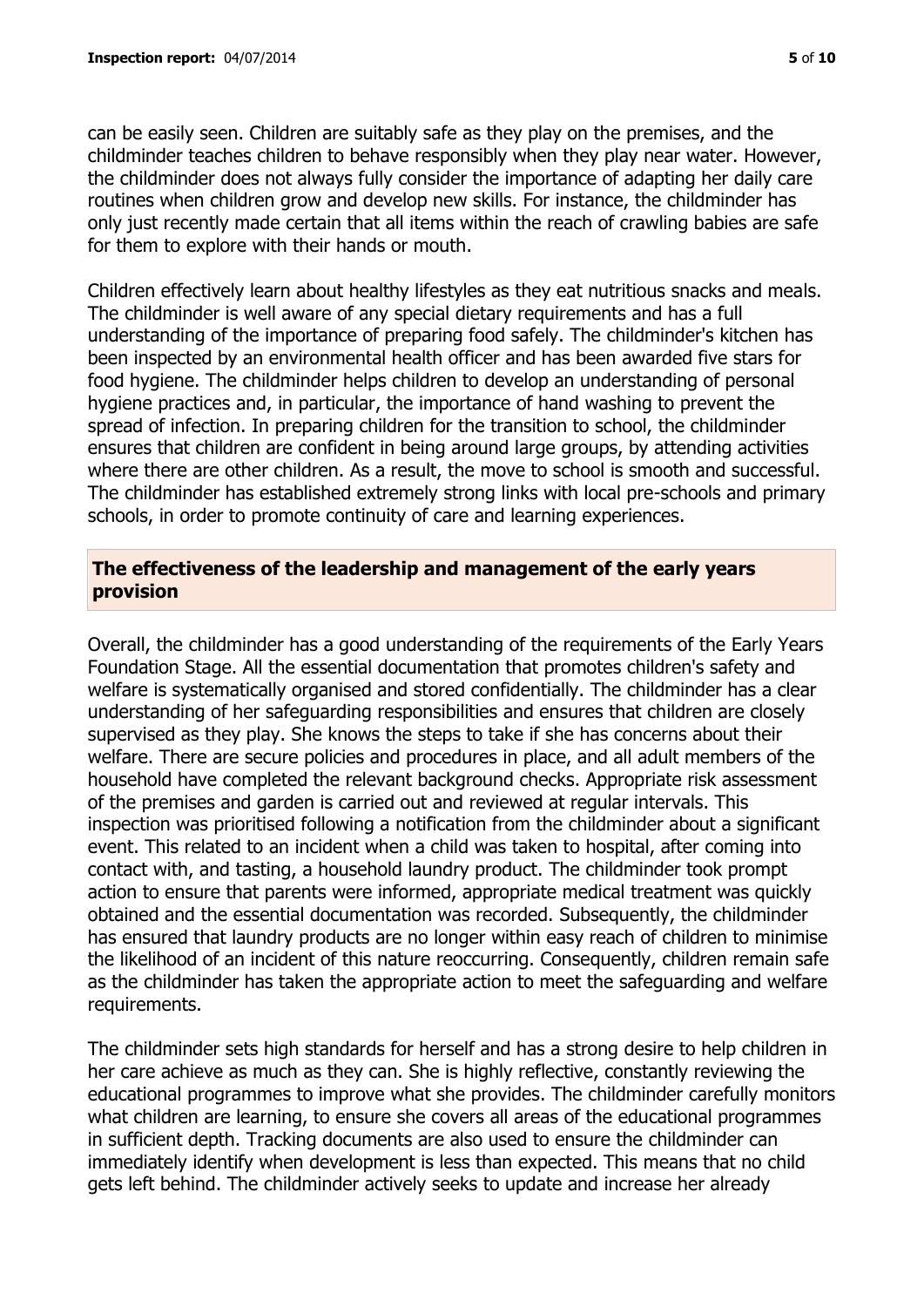extensive knowledge of how best to support children's development. To help with this, she seeks the views of parents, children and other professionals. She targets her training to meet children's needs. For example, this year the childminder has updated her first-aid training and also attended workshops to gain inspiration for enhancing the home learning environment. However, the childminder is not robustly monitoring her care practices to fully take into account children's changing developmental needs, in order to scrupulously enhance the youngest children's well-being.

Parents comment extremely positively about the warm care and wide range of interesting activities their children enjoy. They also say they are confident that their children remain safe in the childminder's care. The childminder shares excellent tips with parents, on how to enhance their children's learning at home, through newsletters, emails and visual displays. She also arranges social events and open days, so families can get together and join in activities with their children. The childminder takes a lead role in establishing extremely effective working relationships with other early years professionals. She meets regularly with other childminders to share ideas and good practice. Meetings are arranged with key persons at local pre-schools to discuss children's progress and share observations. Excellent links also exist with local primary schools, so that there is a smooth transfer when children start full-time education.

# **The Childcare Register**

| The requirements for the compulsory part of the Childcare Register are | Met |
|------------------------------------------------------------------------|-----|
| The requirements for the voluntary part of the Childcare Register are  | Met |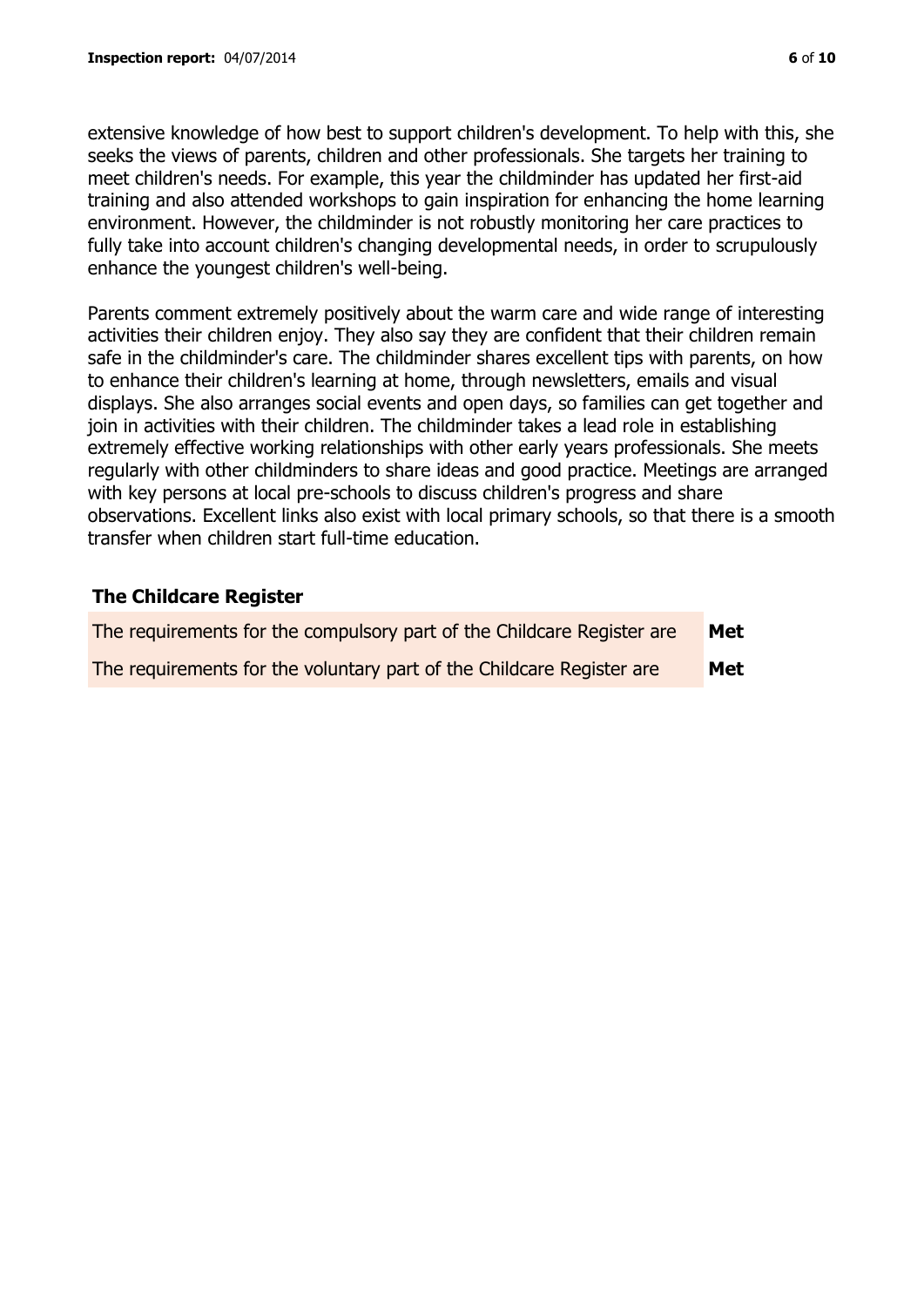# **What inspection judgements mean**

# **Registered early years provision**

| <b>Grade</b> | <b>Judgement</b>        | <b>Description</b>                                                                                                                                                                                                                                                                                                                                                                                |
|--------------|-------------------------|---------------------------------------------------------------------------------------------------------------------------------------------------------------------------------------------------------------------------------------------------------------------------------------------------------------------------------------------------------------------------------------------------|
| Grade 1      | Outstanding             | Outstanding provision is highly effective in meeting the needs<br>of all children exceptionally well. This ensures that children are<br>very well prepared for the next stage of their learning.                                                                                                                                                                                                  |
| Grade 2      | Good                    | Good provision is effective in delivering provision that meets<br>the needs of all children well. This ensures children are ready<br>for the next stage of their learning.                                                                                                                                                                                                                        |
| Grade 3      | Requires<br>improvement | The provision is not giving children a good standard of early<br>years education and/or there are minor breaches of the<br>safeguarding and welfare requirements of the Early Years<br>Foundation Stage. We re-inspect nurseries and pre-schools<br>judged as requires improvement within 12 months of the date<br>of inspection                                                                  |
| Grade 4      | Inadequate              | Provision that is inadequate requires significant improvement<br>and/or enforcement action. The provision is failing to give<br>children an acceptable standard of early years education and/or<br>is not meeting the safeguarding and welfare requirements of<br>the Early Years Foundation Stage. It will be monitored and<br>inspected again within six months of the date of this inspection. |
| Met          |                         | There were no children present at the time of the inspection.<br>The inspection judgement is that the provider continues to<br>meet the requirements for registration.                                                                                                                                                                                                                            |
| Not met      |                         | There were no children present at the time of the inspection.<br>The inspection judgement is that the provider does not meet<br>the requirements for registration.                                                                                                                                                                                                                                |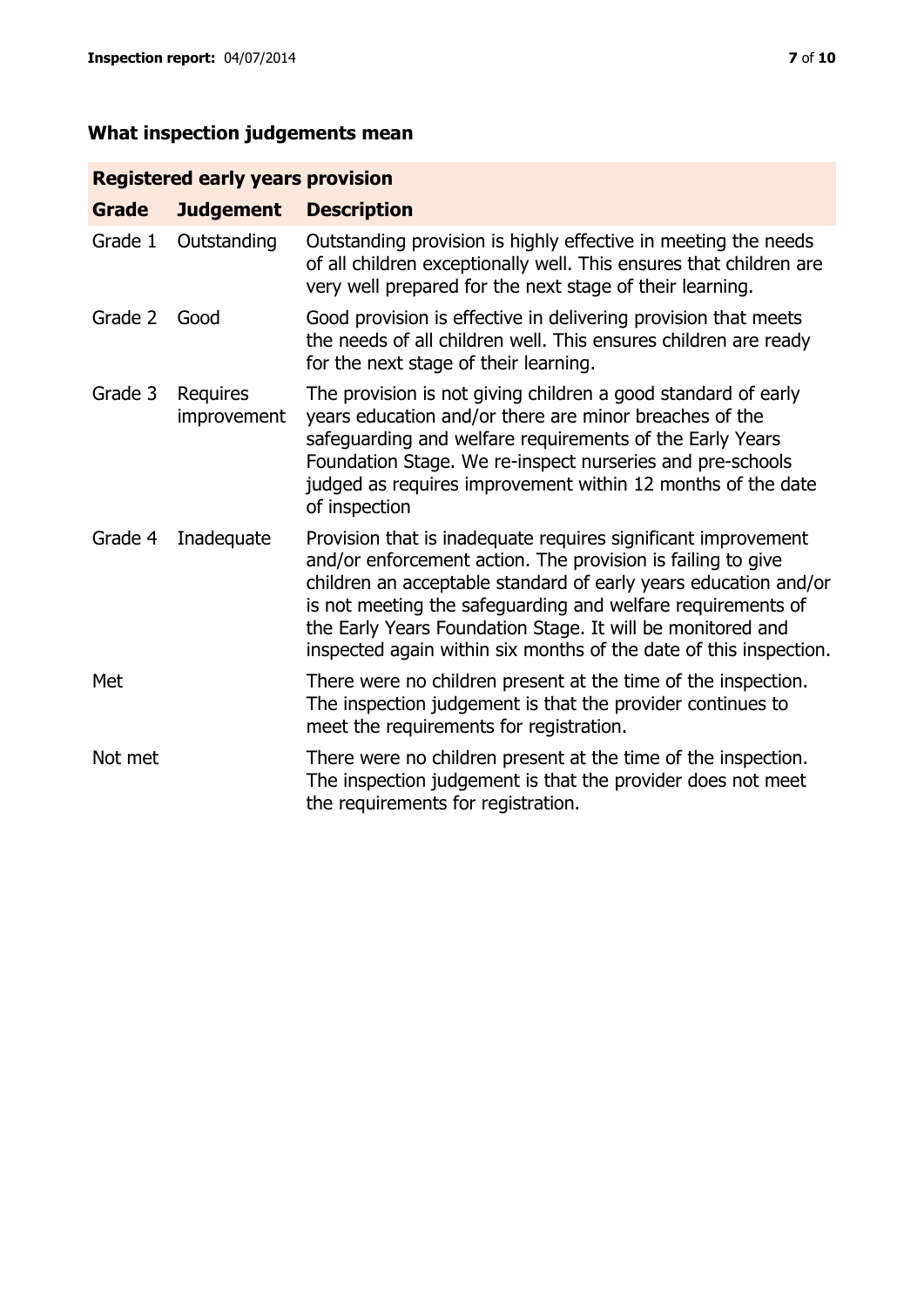## **Inspection**

This inspection was carried out by Ofsted under sections 49 and 50 of the Childcare Act 2006 on the quality and standards of provision that is registered on the Early Years Register. The registered person must ensure that this provision complies with the statutory framework for children's learning, development and care, known as the Early Years Foundation Stage.

# **Setting details**

| Unique reference number       | EY220972     |
|-------------------------------|--------------|
| <b>Local authority</b>        | <b>Essex</b> |
| <b>Inspection number</b>      | 980685       |
| <b>Type of provision</b>      | Childminder  |
| <b>Registration category</b>  | Childminder  |
| <b>Age range of children</b>  | $0 - 17$     |
| <b>Total number of places</b> | 6            |
| Number of children on roll    | 8            |
| <b>Name of provider</b>       |              |
| Date of previous inspection   | 14/02/2011   |
| <b>Telephone number</b>       |              |

Any complaints about the inspection or the report should be made following the procedures set out in the guidance *'Complaints procedure: raising concerns and making complaints* about Ofsted', which is available from Ofsted's website: www.ofsted.gov.uk. If you would like Ofsted to send you a copy of the guidance, please telephone 0300 123 4234, or email enquiries@ofsted.gov.uk.

# **Type of provision**

For the purposes of this inspection the following definitions apply:

Full-time provision is that which operates for more than three hours. These are usually known as nurseries, nursery schools and pre-schools and must deliver the Early Years Foundation Stage. They are registered on the Early Years Register and pay the higher fee for registration.

Sessional provision operates for more than two hours but does not exceed three hours in any one day. These are usually known as pre-schools, kindergartens or nursery schools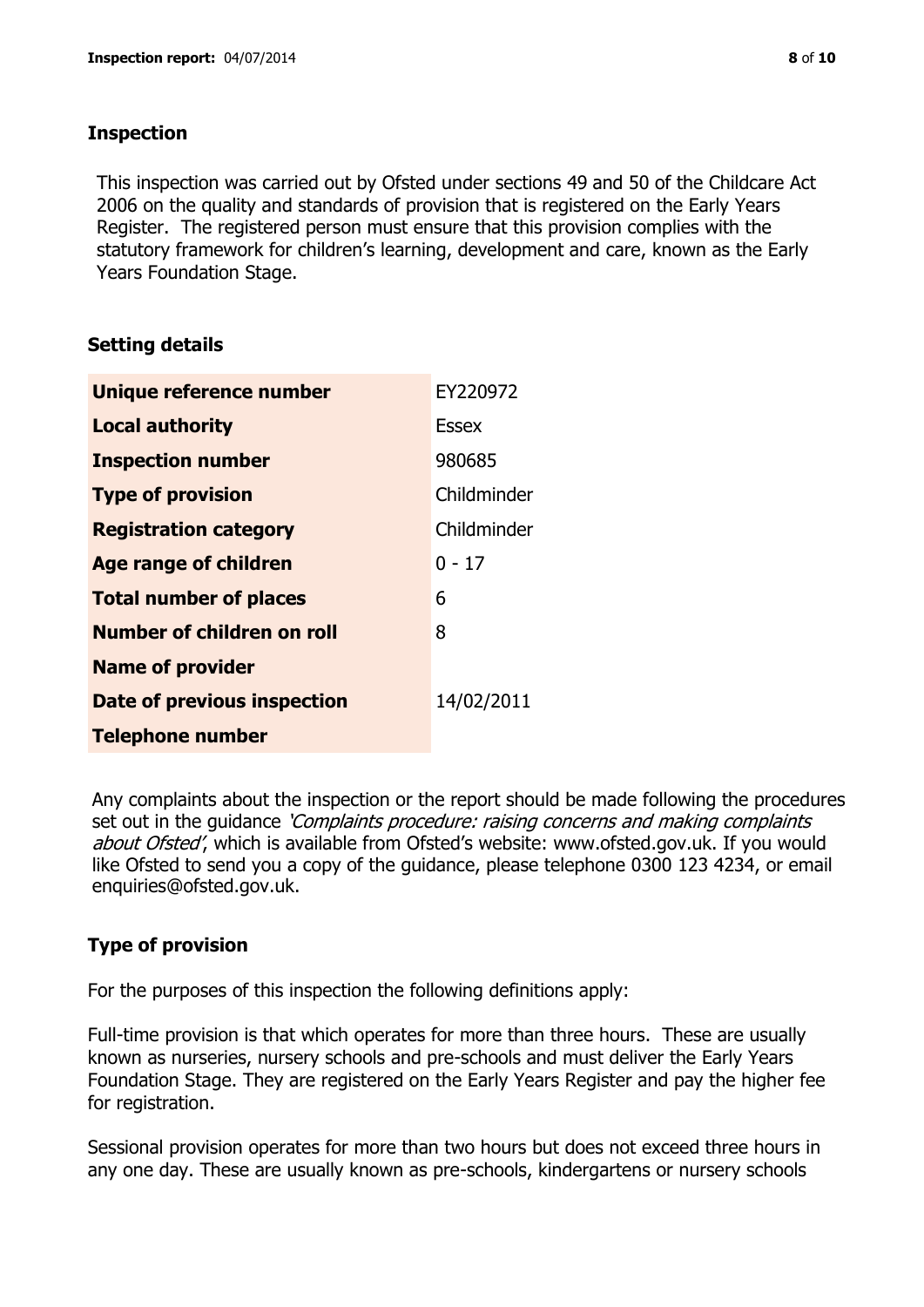and must deliver the Early Years Foundation Stage. They are registered on the Early Years Register and pay the lower fee for registration.

Childminders care for one or more children where individual children attend for a period of more than two hours in any one day. They operate from domestic premises, which are usually the childminder's own home. They are registered on the Early Years Register and must deliver the Early Years Foundation Stage.

Out of school provision may be sessional or full-time provision and is delivered before or after school and/or in the summer holidays. They are registered on the Early Years Register and must deliver the Early Years Foundation Stage. Where children receive their Early Years Foundation Stage in school these providers do not have to deliver the learning and development requirements in full but should complement the experiences children receive in school.